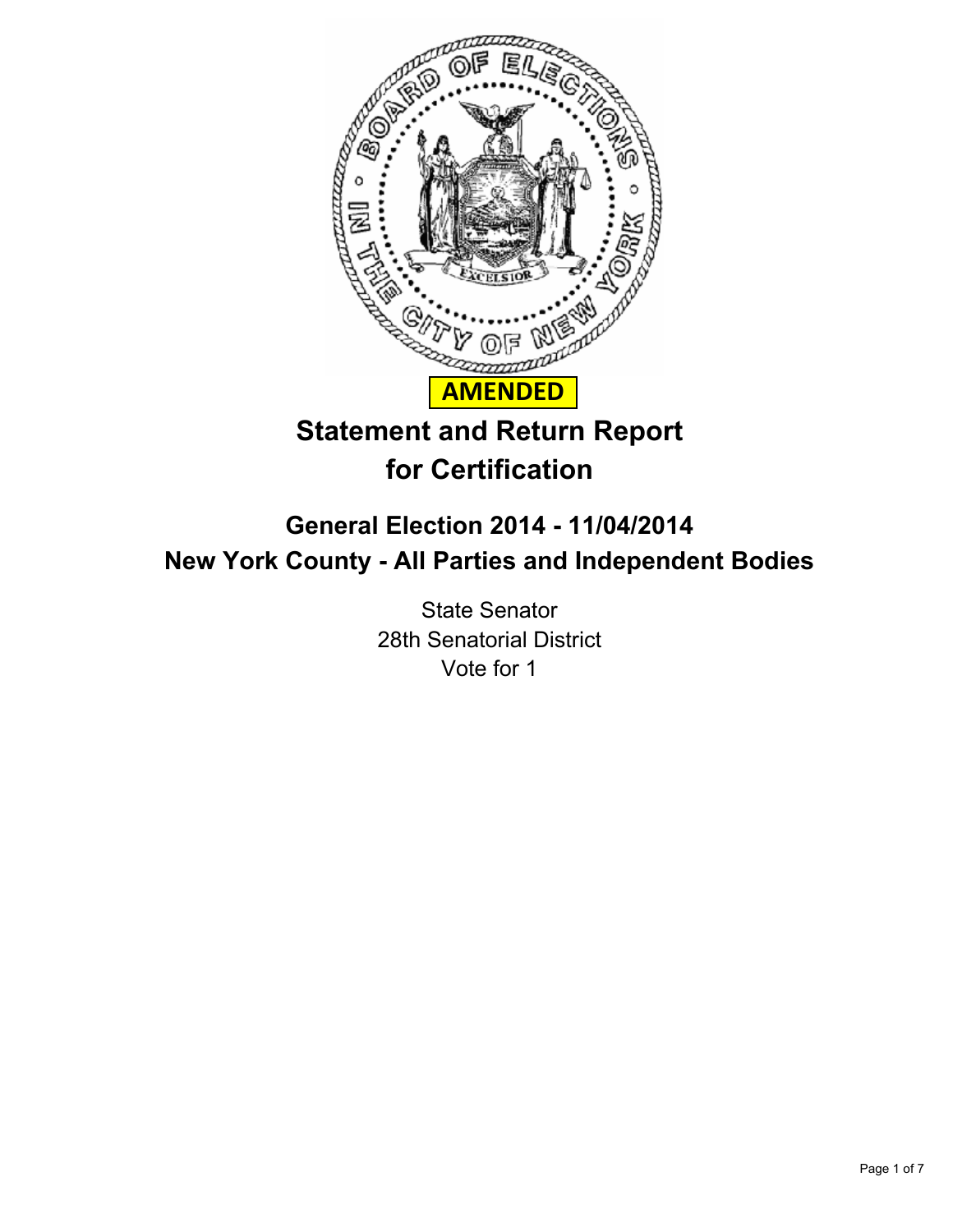

| <b>PUBLIC COUNTER</b>                                    | 419 |
|----------------------------------------------------------|-----|
| <b>EMERGENCY</b>                                         | 0   |
| ABSENTEE/MILITARY                                        | 10  |
| FEDERAL                                                  | 7   |
| <b>AFFIDAVIT</b>                                         | 3   |
| <b>Total Ballots</b>                                     | 439 |
| Less - Inapplicable Federal/Special Presidential Ballots | (7) |
| <b>Total Applicable Ballots</b>                          | 432 |
| LIZ KRUEGER (DEMOCRATIC)                                 | 299 |
| MICHAEL K. ZUMBLUSKAS (REPUBLICAN)                       | 51  |
| LIZ KRUEGER (WORKING FAMILIES)                           | 62  |
| MICHAEL K. ZUMBLUSKAS (INDEPENDENCE)                     | 7   |
| <b>Total Votes</b>                                       | 419 |
| Unrecorded                                               | 13  |

| <b>PUBLIC COUNTER</b>                                    | 879  |
|----------------------------------------------------------|------|
| <b>EMERGENCY</b>                                         | 0    |
| ABSENTEE/MILITARY                                        | 16   |
| <b>FEDERAL</b>                                           | 19   |
| <b>AFFIDAVIT</b>                                         | 13   |
| <b>Total Ballots</b>                                     | 927  |
| Less - Inapplicable Federal/Special Presidential Ballots | (19) |
| <b>Total Applicable Ballots</b>                          | 908  |
| LIZ KRUEGER (DEMOCRATIC)                                 | 610  |
| MICHAEL K. ZUMBLUSKAS (REPUBLICAN)                       | 192  |
| LIZ KRUEGER (WORKING FAMILIES)                           | 54   |
| MICHAEL K. ZUMBLUSKAS (INDEPENDENCE)                     | 11   |
| CHRISTINE QUINN (WRITE-IN)                               | 1    |
| <b>Total Votes</b>                                       | 868  |
| Unrecorded                                               | 40   |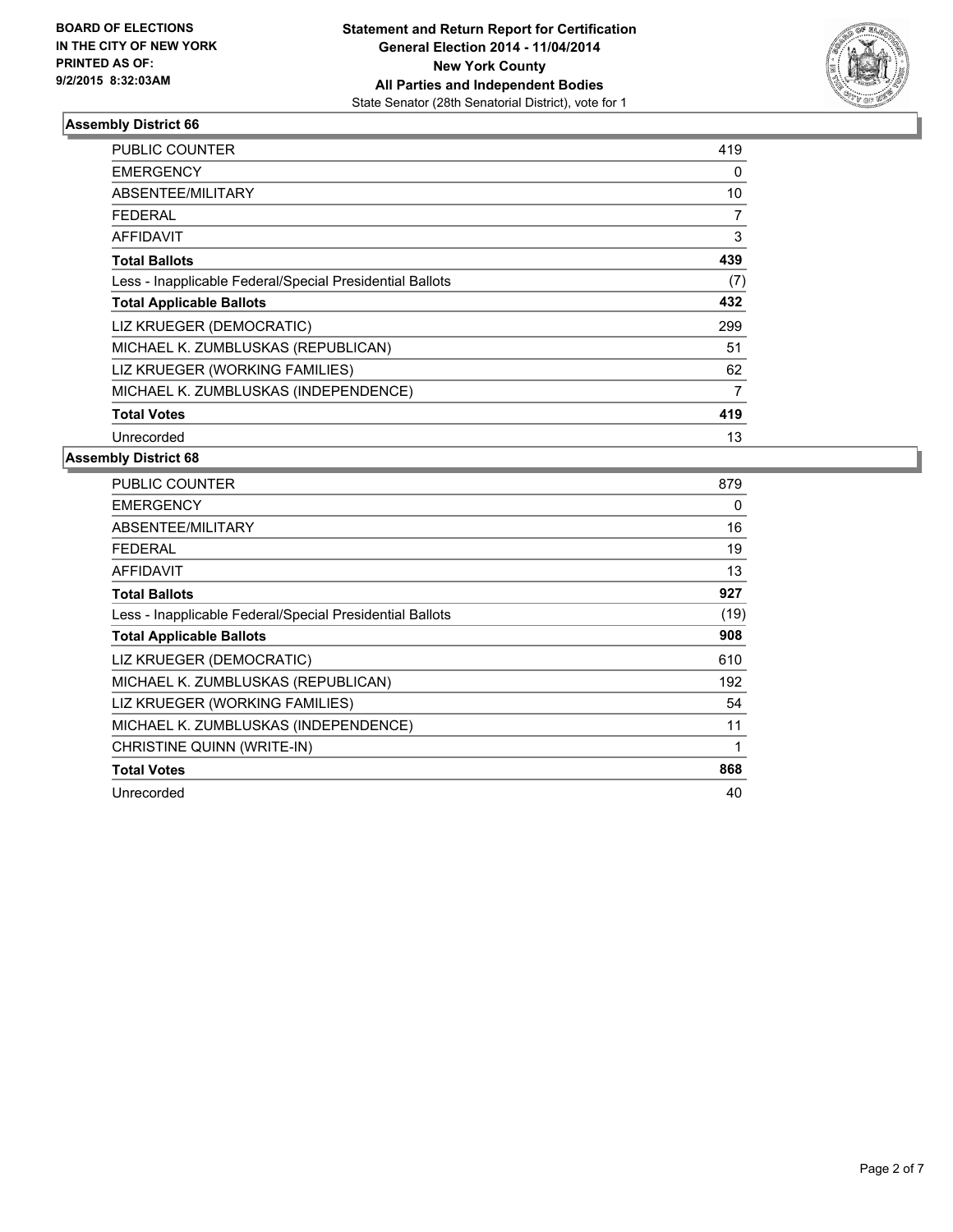

| <b>PUBLIC COUNTER</b>                                    | 22,722 |
|----------------------------------------------------------|--------|
| <b>EMERGENCY</b>                                         | 0      |
| ABSENTEE/MILITARY                                        | 941    |
| <b>FEDERAL</b>                                           | 502    |
| <b>AFFIDAVIT</b>                                         | 297    |
| <b>Total Ballots</b>                                     | 24,462 |
| Less - Inapplicable Federal/Special Presidential Ballots | (502)  |
| <b>Total Applicable Ballots</b>                          | 23,960 |
| LIZ KRUEGER (DEMOCRATIC)                                 | 14,847 |
| MICHAEL K. ZUMBLUSKAS (REPUBLICAN)                       | 6,607  |
| LIZ KRUEGER (WORKING FAMILIES)                           | 1,441  |
| MICHAEL K. ZUMBLUSKAS (INDEPENDENCE)                     | 301    |
| CAROL SHINE (WRITE-IN)                                   | 1      |
| LANCE D. MYERS (WRITE-IN)                                | 1      |
| MELISSA NEWMAN (WRITE-IN)                                | 1      |
| MICAH Z. KELLNER (WRITE-IN)                              | 1      |
| MICHAEL SMITH (WRITE-IN)                                 | 1      |
| MICHAH Z. KELLNER (WRITE-IN)                             | 1      |
| NOAH ROSENTHAL (WRITE-IN)                                | 1      |
| NOAM CHAMSKY (WRITE-IN)                                  | 1      |
| PATRICIA HEWITT (WRITE-IN)                               | 1      |
| RUFUS T. FIREFLY (WRITE-IN)                              | 1      |
| <b>SCRUBBLER DIBANGI (WRITE-IN)</b>                      | 1      |
| SUSAN GORELICK (WRITE-IN)                                | 1      |
| <b>TERRY GIBSON (WRITE-IN)</b>                           | 1      |
| UNATTRIBUTABLE WRITE-IN (WRITE-IN)                       | 7      |
| <b>Total Votes</b>                                       | 23,216 |
| Unrecorded                                               | 744    |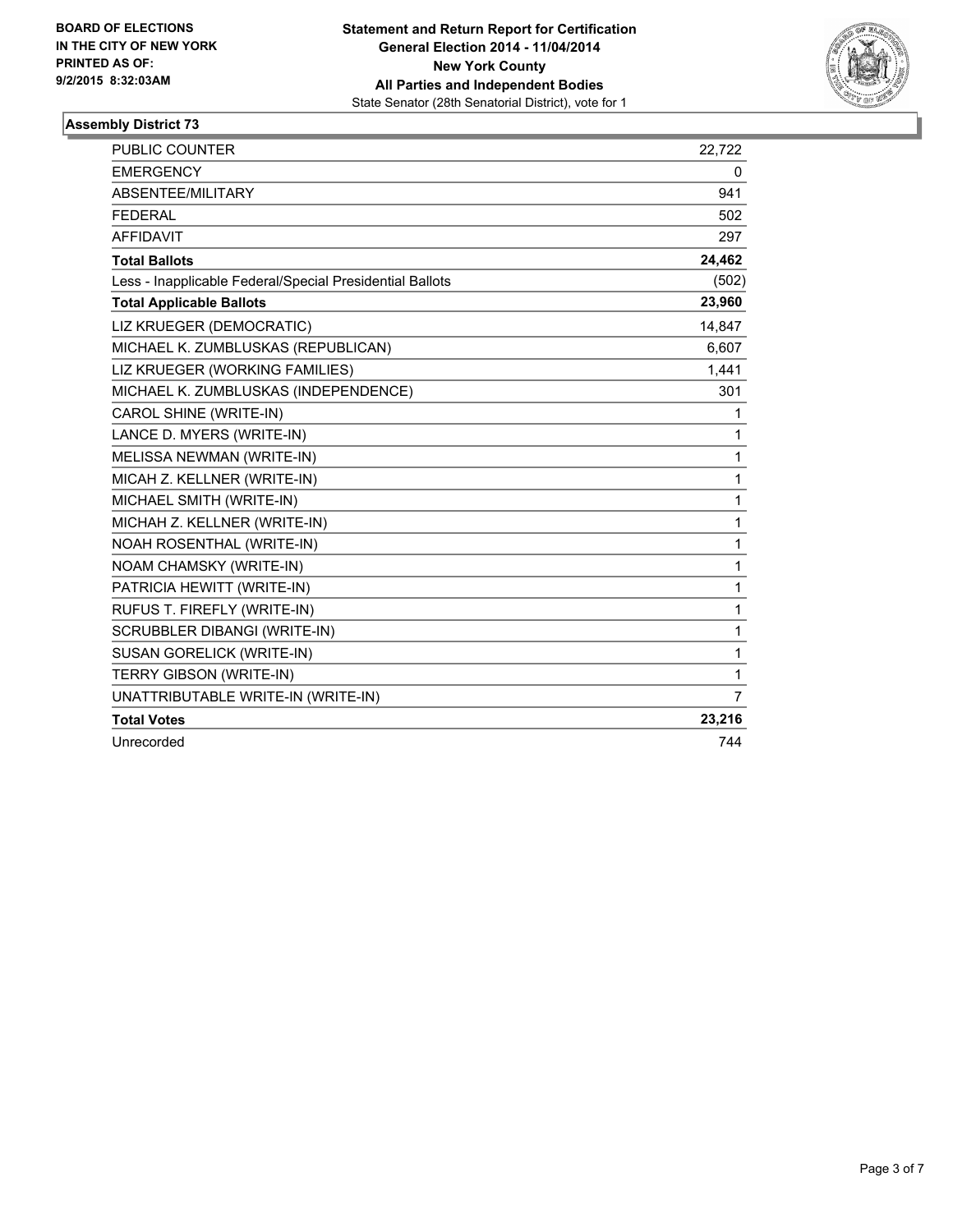

| PUBLIC COUNTER                                           | 5,990          |
|----------------------------------------------------------|----------------|
| <b>EMERGENCY</b>                                         | 3              |
| <b>ABSENTEE/MILITARY</b>                                 | 229            |
| FEDERAL                                                  | 124            |
| <b>AFFIDAVIT</b>                                         | 94             |
| <b>Total Ballots</b>                                     | 6,440          |
| Less - Inapplicable Federal/Special Presidential Ballots | (124)          |
| <b>Total Applicable Ballots</b>                          | 6,316          |
| LIZ KRUEGER (DEMOCRATIC)                                 | 4,341          |
| MICHAEL K. ZUMBLUSKAS (REPUBLICAN)                       | 1,070          |
| LIZ KRUEGER (WORKING FAMILIES)                           | 645            |
| MICHAEL K. ZUMBLUSKAS (INDEPENDENCE)                     | 77             |
| CECILY MCMILLAN (WRITE-IN)                               | 1              |
| CHRISTOPHER CASEY (WRITE-IN)                             | 1              |
| DAVID VALESKY (WRITE-IN)                                 | 1              |
| UNATTRIBUTABLE WRITE-IN (WRITE-IN)                       | $\overline{2}$ |
| <b>Total Votes</b>                                       | 6,138          |
| Unrecorded                                               | 178            |

| PUBLIC COUNTER                                           | 4,298 |
|----------------------------------------------------------|-------|
| <b>EMERGENCY</b>                                         | 0     |
| ABSENTEE/MILITARY                                        | 141   |
| <b>FEDERAL</b>                                           | 130   |
| <b>AFFIDAVIT</b>                                         | 46    |
| <b>Total Ballots</b>                                     | 4,615 |
| Less - Inapplicable Federal/Special Presidential Ballots | (130) |
| <b>Total Applicable Ballots</b>                          | 4,485 |
| LIZ KRUEGER (DEMOCRATIC)                                 | 2,966 |
| MICHAEL K. ZUMBLUSKAS (REPUBLICAN)                       | 885   |
| LIZ KRUEGER (WORKING FAMILIES)                           | 443   |
| MICHAEL K. ZUMBLUSKAS (INDEPENDENCE)                     | 52    |
| BRIAN BURKE (WRITE-IN)                                   | 1     |
| MATTHEW NAMER (WRITE-IN)                                 | 1     |
| TAMARA CRONIN (WRITE-IN)                                 | 1     |
| UNATTRIBUTABLE WRITE-IN (WRITE-IN)                       | 3     |
| <b>Total Votes</b>                                       | 4,352 |
| Unrecorded                                               | 133   |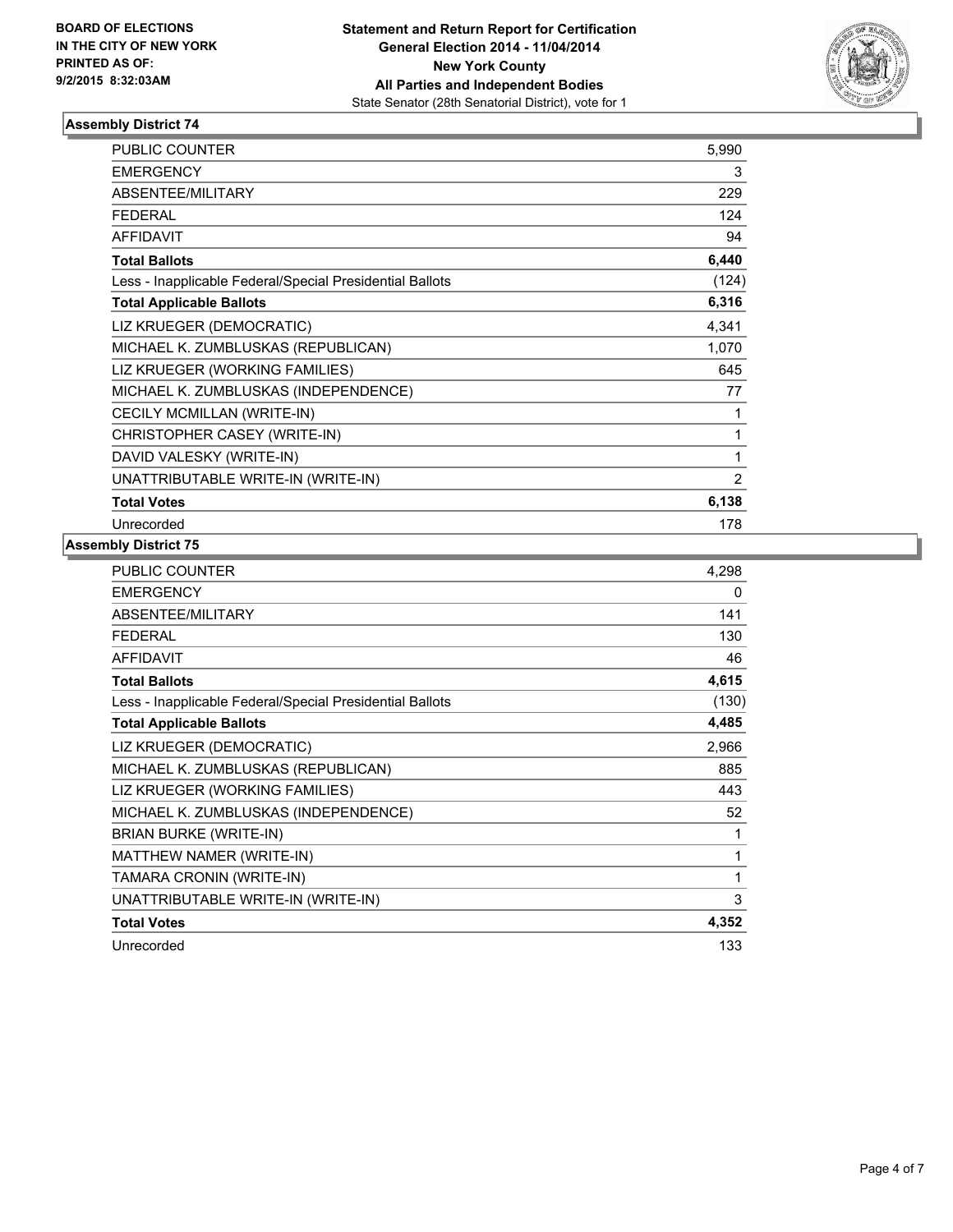

| PUBLIC COUNTER                                           | 21,801 |
|----------------------------------------------------------|--------|
| <b>EMERGENCY</b>                                         | 0      |
| ABSENTEE/MILITARY                                        | 648    |
| <b>FEDERAL</b>                                           | 420    |
| <b>AFFIDAVIT</b>                                         | 301    |
| <b>Total Ballots</b>                                     | 23,170 |
| Less - Inapplicable Federal/Special Presidential Ballots | (420)  |
| <b>Total Applicable Ballots</b>                          | 22,750 |
| LIZ KRUEGER (DEMOCRATIC)                                 | 14,731 |
| MICHAEL K. ZUMBLUSKAS (REPUBLICAN)                       | 5,355  |
| LIZ KRUEGER (WORKING FAMILIES)                           | 1,655  |
| MICHAEL K. ZUMBLUSKAS (INDEPENDENCE)                     | 335    |
| AL SMITH (WRITE-IN)                                      | 1      |
| CHRISTOPHER MANGO (WRITE-IN)                             | 1      |
| DICK DADEY (WRITE-IN)                                    | 1      |
| DUANE READE (WRITE-IN)                                   | 1      |
| ERICA KANE (WRITE-IN)                                    | 1      |
| HOWARD KRULEWITZ (WRITE-IN)                              | 1      |
| JOHN ARTHUR MCLAUGHLIN (WRITE-IN)                        | 1      |
| JOSE ANTONIO VARGAS (WRITE-IN)                           | 1      |
| MATTHEW KANE (WRITE-IN)                                  | 1      |
| MICAH KELLNER (WRITE-IN)                                 | 1      |
| MICAH Z KELLNER (WRITE-IN)                               | 2      |
| MICHAEL A RILEY (WRITE-IN)                               | 1      |
| PAUL SESSLER (WRITE-IN)                                  | 1      |
| ROBERT SINGLETON (WRITE-IN)                              | 1      |
| SHANNON COVEY (WRITE-IN)                                 | 1      |
| SHOTA BAGHATURIA (WRITE-IN)                              | 1      |
| STUART SCHEIVENDORF (WRITE-IN)                           | 1      |
| UNATTRIBUTABLE WRITE-IN (WRITE-IN)                       | 5      |
| <b>Total Votes</b>                                       | 22,099 |
| Unrecorded                                               | 651    |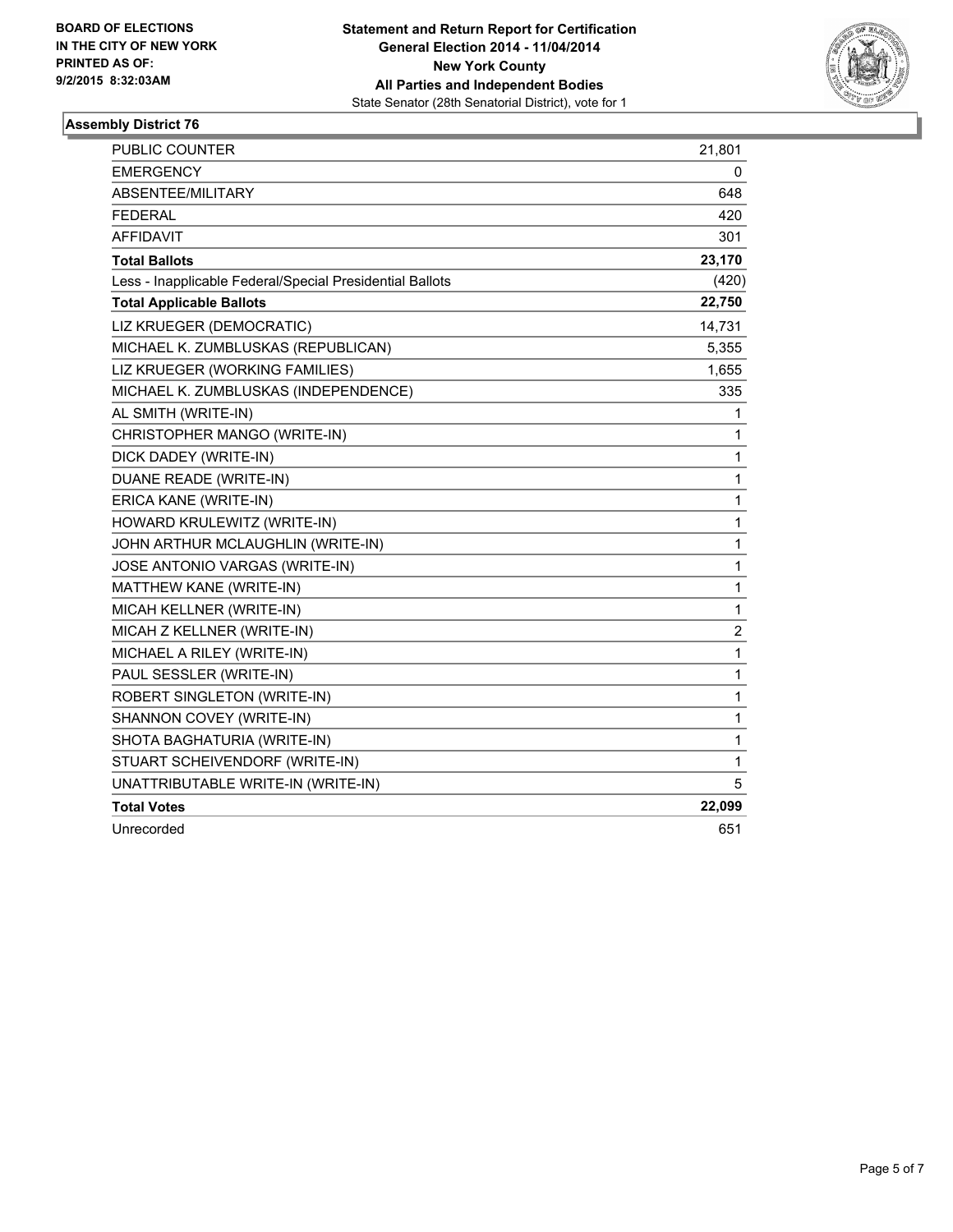

#### **Total for State Senator (28th Senatorial District) - New York County**

| <b>PUBLIC COUNTER</b>                                    | 56,109         |
|----------------------------------------------------------|----------------|
| <b>EMERGENCY</b>                                         | 3              |
| ABSENTEE/MILITARY                                        | 1,985          |
| <b>FEDERAL</b>                                           | 1,202          |
| <b>AFFIDAVIT</b>                                         | 754            |
| <b>Total Ballots</b>                                     | 60,053         |
| Less - Inapplicable Federal/Special Presidential Ballots | (1,202)        |
| <b>Total Applicable Ballots</b>                          | 58,851         |
| LIZ KRUEGER (DEMOCRATIC)                                 | 37,794         |
| MICHAEL K. ZUMBLUSKAS (REPUBLICAN)                       | 14,160         |
| LIZ KRUEGER (WORKING FAMILIES)                           | 4,300          |
| MICHAEL K. ZUMBLUSKAS (INDEPENDENCE)                     | 783            |
| AL SMITH (WRITE-IN)                                      | 1              |
| <b>BRIAN BURKE (WRITE-IN)</b>                            | 1              |
| CAROL SHINE (WRITE-IN)                                   | 1              |
| CECILY MCMILLAN (WRITE-IN)                               | 1              |
| CHRISTINE QUINN (WRITE-IN)                               | 1              |
| CHRISTOPHER CASEY (WRITE-IN)                             | 1              |
| CHRISTOPHER MANGO (WRITE-IN)                             | 1              |
| DAVID VALESKY (WRITE-IN)                                 | 1              |
| DICK DADEY (WRITE-IN)                                    | $\mathbf 1$    |
| DUANE READE (WRITE-IN)                                   | 1              |
| ERICA KANE (WRITE-IN)                                    | 1              |
| HOWARD KRULEWITZ (WRITE-IN)                              | 1              |
| JOHN ARTHUR MCLAUGHLIN (WRITE-IN)                        | 1              |
| JOSE ANTONIO VARGAS (WRITE-IN)                           | 1              |
| LANCE D. MYERS (WRITE-IN)                                | 1              |
| MATTHEW KANE (WRITE-IN)                                  | 1              |
| MATTHEW NAMER (WRITE-IN)                                 | 1              |
| MELISSA NEWMAN (WRITE-IN)                                | 1              |
| MICAH KELLNER (WRITE-IN)                                 | 1              |
| MICAH Z KELLNER (WRITE-IN)                               | $\overline{c}$ |
| MICAH Z. KELLNER (WRITE-IN)                              | 1              |
| MICHAEL A RILEY (WRITE-IN)                               | 1              |
| MICHAEL SMITH (WRITE-IN)                                 | 1              |
| MICHAH Z. KELLNER (WRITE-IN)                             | 1              |
| NOAH ROSENTHAL (WRITE-IN)                                | 1              |
| NOAM CHAMSKY (WRITE-IN)                                  | 1              |
| PATRICIA HEWITT (WRITE-IN)                               | 1              |
| PAUL SESSLER (WRITE-IN)                                  | 1              |
| ROBERT SINGLETON (WRITE-IN)                              | 1              |
| RUFUS T. FIREFLY (WRITE-IN)                              | 1              |
| SCRUBBLER DIBANGI (WRITE-IN)                             | 1              |
| SHANNON COVEY (WRITE-IN)                                 | 1              |
| SHOTA BAGHATURIA (WRITE-IN)                              | 1              |
| STUART SCHEIVENDORF (WRITE-IN)                           | 1              |